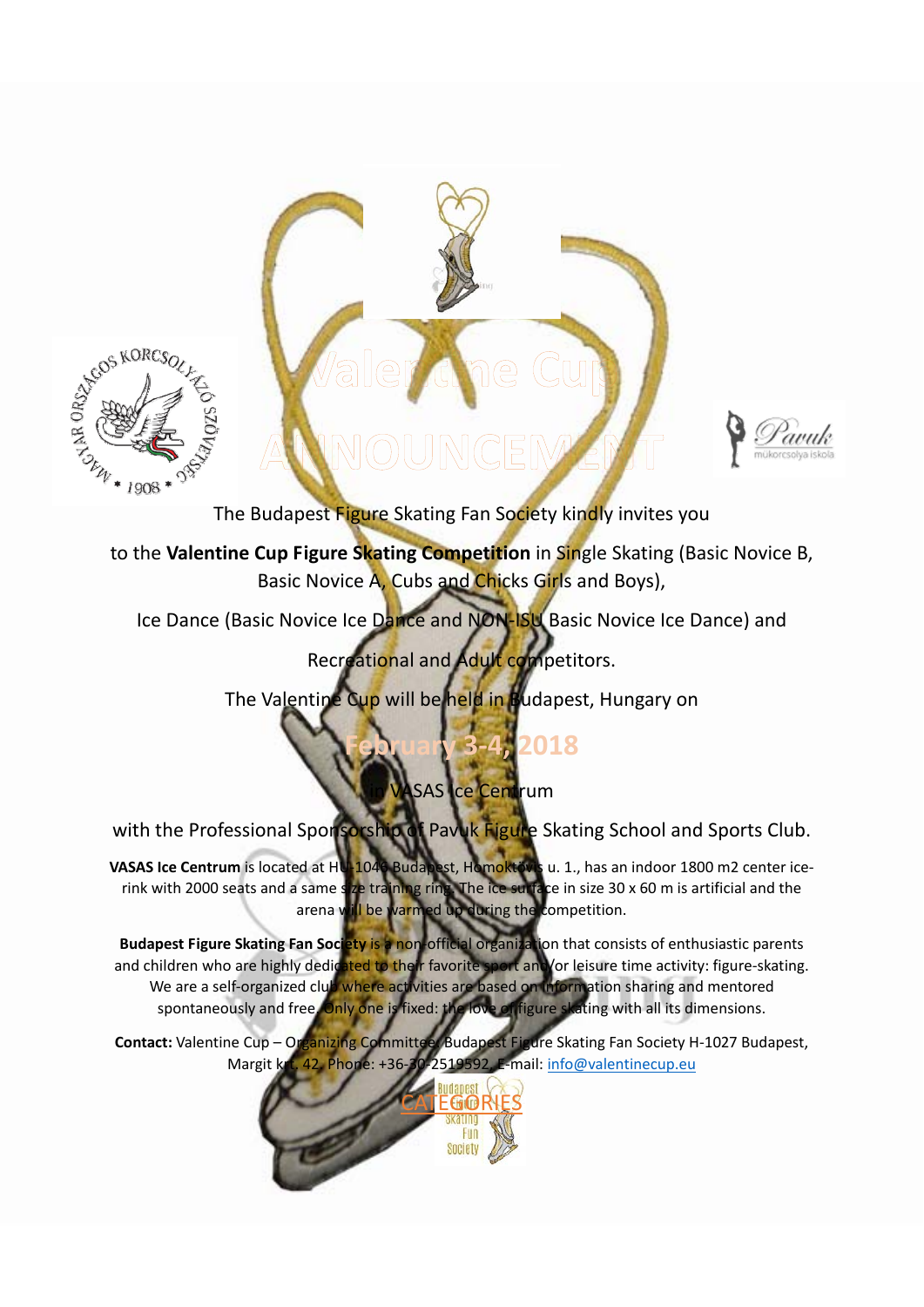# **BASIC NOVICE CATEGORIES**

**BASIC NOVICE B GIRLS & BOYS (older subgroup)** Age and requirements according to the ISU Technical Rules Single and Pair Skating 2016 and the ISU Communication No. 2024

#### Free Skating **Duration: 3 min +/‐ 10 sec.**

#### **A well balanced Free Skating program for Singles B boys and girls must contain:**

a) Maximum of 5 jump elements for Girls and 6 jump elements for Boys one of which must be an Axel type jump. There may be up to two (2) jump combinations or sequences. A jump combination can contain only two (2) jumps. A jump sequence can contain any number of jumps, but only two most difficult jumps will be counted. Only two (2) jumps with two and a half (2 1/2) or more revolutions can be repeated either in a jump combination or in a jump sequence. Any single, double (including Double Axel) or triple jumps cannot be executed more than twice in total.

b) There must be a maximum of two (2) spins of a different nature (abbreviation), one of which must be a spin combination and one must be a spin with no change of position. The spin combination with a change of foot and a minimum of eight (8) revolutions or without a change of foot with a minimum of six (6) revolutions. The spin in one position with a change of foot minimum of eight (8) revolutions or spin in one position without change of foot minimum of six (6) revolutions. In both spins flying entries are allowed.

c) There must be one (1) step sequence fully utilizing the ice surface.

The Program Components are only judged

- ating Skills
- formanc
- Interpretat

The Factor of the **Progr** 

- for boys 2
- $-$  for girls 1.7

**Levels explanations:** For Basic Novice B Singles, in all elements that are subject to Levels, only features up to **Level 2** will be counted. Any additional features will not count for Level requirements and will be ignored by the Technical Panel.

**BASIC NOVICE A GIRLS & BOYS (younger subgroup)** Age and requirements according to the ISU Technical Rules Single and Pair Skating 2016 and the ISU Communication No. 2024

Free Skating **Duration: Girls & Boys: 2:30 min +/‐ 10 sec. A well balanced Free Skating program for Singles must contain**: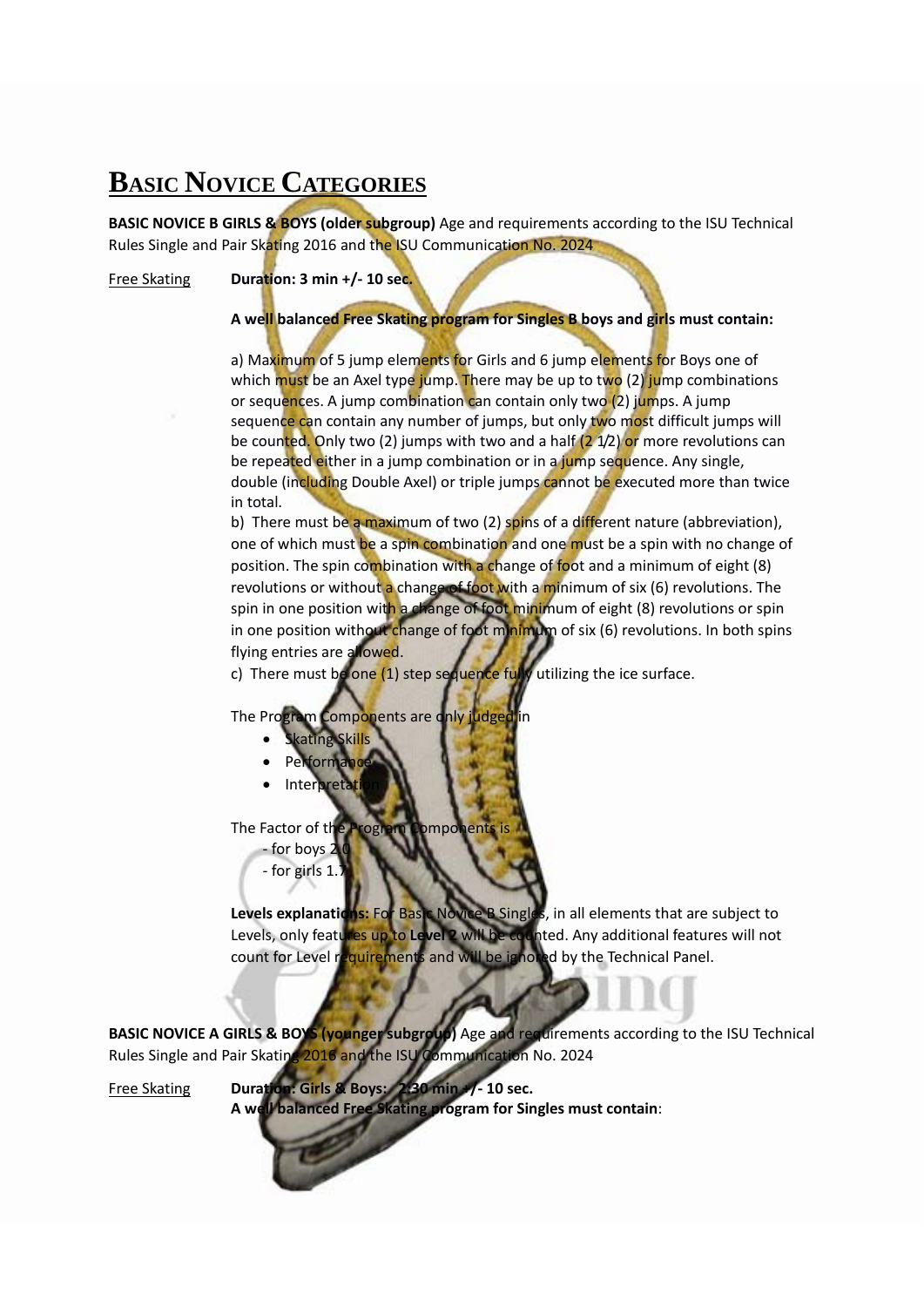a) Maximum of 4 jump elements for Girls and Boys one of which must be an Axel type jump. There may be up to two (2) jump combinations or sequences. Jump combinations can contain only two (2) jumps. A jump sequence can contain any number of jumps, but only two most difficult jumps will be counted. Triple jumps are not permitted. Any single and double jump (including Double Axel) cannot be executed more than twice in total.

b) There must be a maximum of two (2) spins of a different nature (abbreviation), one of which must be a spin combination and one must be a spin with no change of position. The spin combination with a change of foot and a minimum of eight (8) revolutions or without a change of foot with a minimum of six (6) revolutions. The spin in one position with a change of foot minimum of eight (8) revolutions or spin in one position without change of foot minimum of six (6) revolutions. In both spins flying entries are allowed.

c) There must be one (1) step sequence fully utilizing the ice surface.

The Program Components are only judged in Skating Skills

Performance

The Factor of the Program Components is 2.5.

#### **Levels explanations:**

For Basic Novice A Singles, in all elements that are subject to Levels, only features up to **Level 2** will be counted. Any additional features will not count for Level requirements and will be ignored by the Technical Panel.

#### **BASIC NOVICE ICE DANCE**

**Age Requirements** In accordance with ISU Constitution and General Regulations 2016, Rule 108, paragraph 2 d) and paragraph 3 c) and ISU Communication No. 2024: A novice skater is a skater who has met the following requirements before July 1 preceding the event:

- ‐ Has reached the age of ten (10)
- - Has not reached the age of fifteen (15) for girls and seventeen (17) for boys

| Pattern Dance | One (1) Pattern Dance to be skated. |  |
|---------------|-------------------------------------|--|
|               | #1 Fourteenstep                     |  |

**Levels explanations**: There will be no Key Points described, and no Levels evaluated. The Technical Panel will confirm the Sequence/Section that requirements for the Base Level are fulfilled. The Judges evaluate the Pattern Dance with the GO All Components of Pattern Dances are judged. The factor of the Components is 0.

### Free Dance Duration:  $2:30$  min.  $\pm$ /. 10 sec

**A Well Balanced Free Dance program must contain**

- **Dance Lifts:** not more than **one (1) Short Lift**
- **One (1) Straight Line Step Sequence (Midline or Diagonal) in Hold or Curved**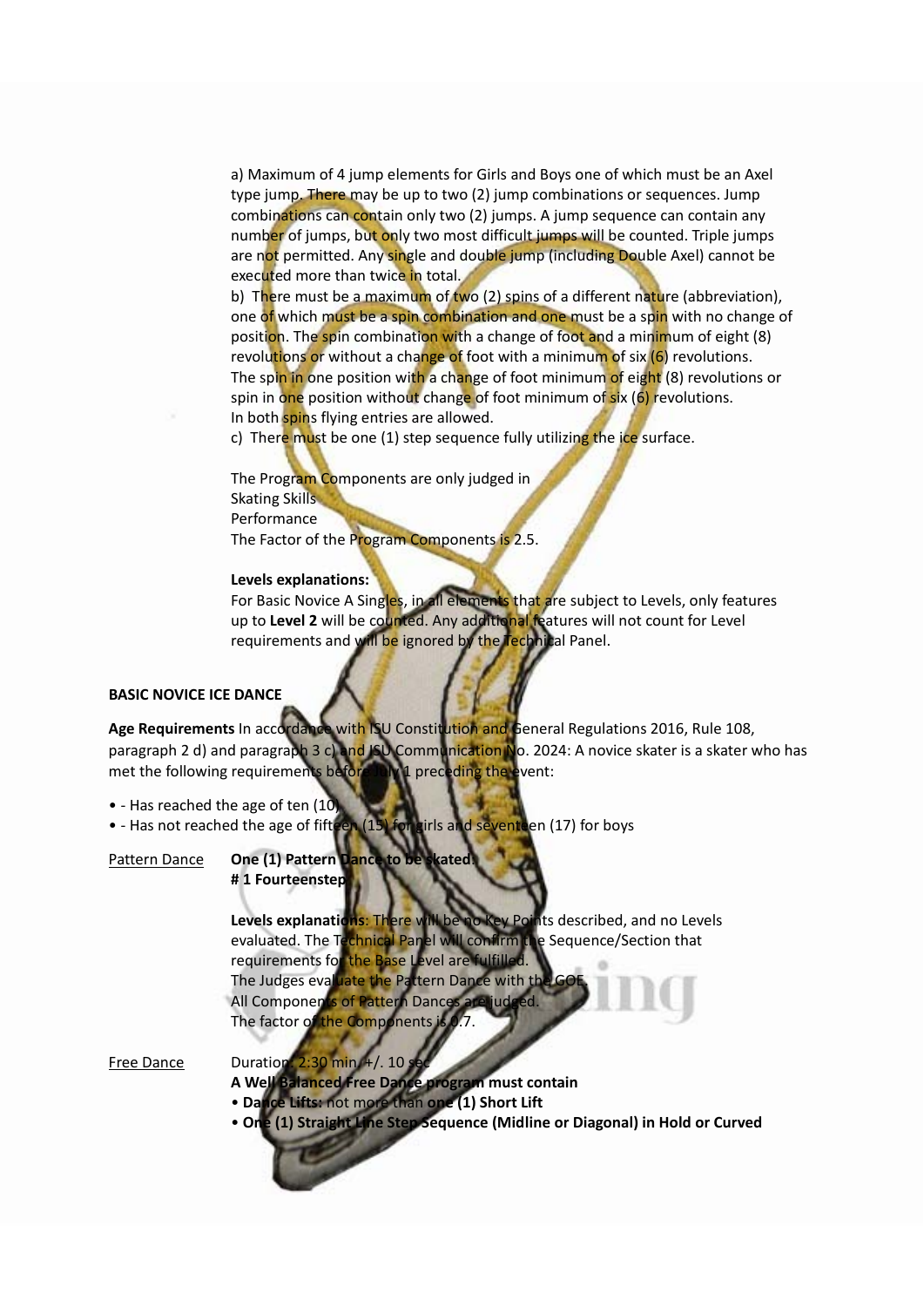#### **Step Sequence (Circular or Serpentine) in Hold**

The restrictions listed in ISU Communication 2076 and 2086 and subsequent updates of this ISU Communication apply.

• **One (1) Set of Synchronized Twizzles**

• **One (1) Choreographic Element: Choreographic Spinning Movement or Choreographic Twizzling Movement**

**Levels explanations:** for Basic Novice Free Dance, **Level 2** is the maximum level the couple may receive for all required elements. Only features up to **Level 2** will be counted. Any additional features the couple chooses to perform will not count for Level requirements and will be ignored by the Technical Panel. In a Free Dance where the Dance Spin is not a Required Element, the first performed Dance Spin or Spinning Movement shall be identified as the Choreographic Spinning Movement, if no other Choreographic Element has been identified and confirmed.

All **Program Components** are judged.

The factor of the Program Components is 1.0

The scales of values for the required elements are listed in ISU Communication 2094.

## **YOUNGER CATEGORIES**

**CUBS I. ISU 9 GIRLS & BOYS – SINGLE SKATING**

| Age requirements               | Born after 1st of July 2007 - Before 30th of June 2008 |
|--------------------------------|--------------------------------------------------------|
| <b>Free Skating - Duration</b> | Girls: 2 min 30 sec. +/- 10 sec                        |
|                                | <b>Boys: 2 min 30 sec. +/- 10 sec.</b>                 |

#### **A well‐balanced Free Skating Program for Cubs ISU 9 must contain:**

a) Maximum of 5 jump elements for Girls and Boys, and one of which must be an Axel type jump. There may be up to two (2) jump combinations or sequences. A jump sequence can contain any number of jumps, but only two most difficult jumps will be counted. Jump combination can contain only two jumps. Only two jumps with 1, 1., 2 or 2. revolutions can be repeated either in a jump combination or in a jump sequence. Triple jumps are not permit

b) There must be a maximum of two (2) spins of a different nature (abbreviation), one of which must be a spin combination with or without change of foot (minimum of six (6) revolutions in total) and one spin with no change of position and with or without change of foot (minimum of six (6) revolutions in total). Flying entry is allowed.

c) There must be a maximum:

for Girls and Boys one (1) step sequence. The sequence (step) will have a fixed Base value and evaluated in GOE only.

d) In case of fall the deduction will be  $0.5$  by the Techn

The Program Components are only judged

- Skating Skills
- Performance/Execution
- Interpretation

The factors for the Program Components is Free Skating

‐ for boys 2.0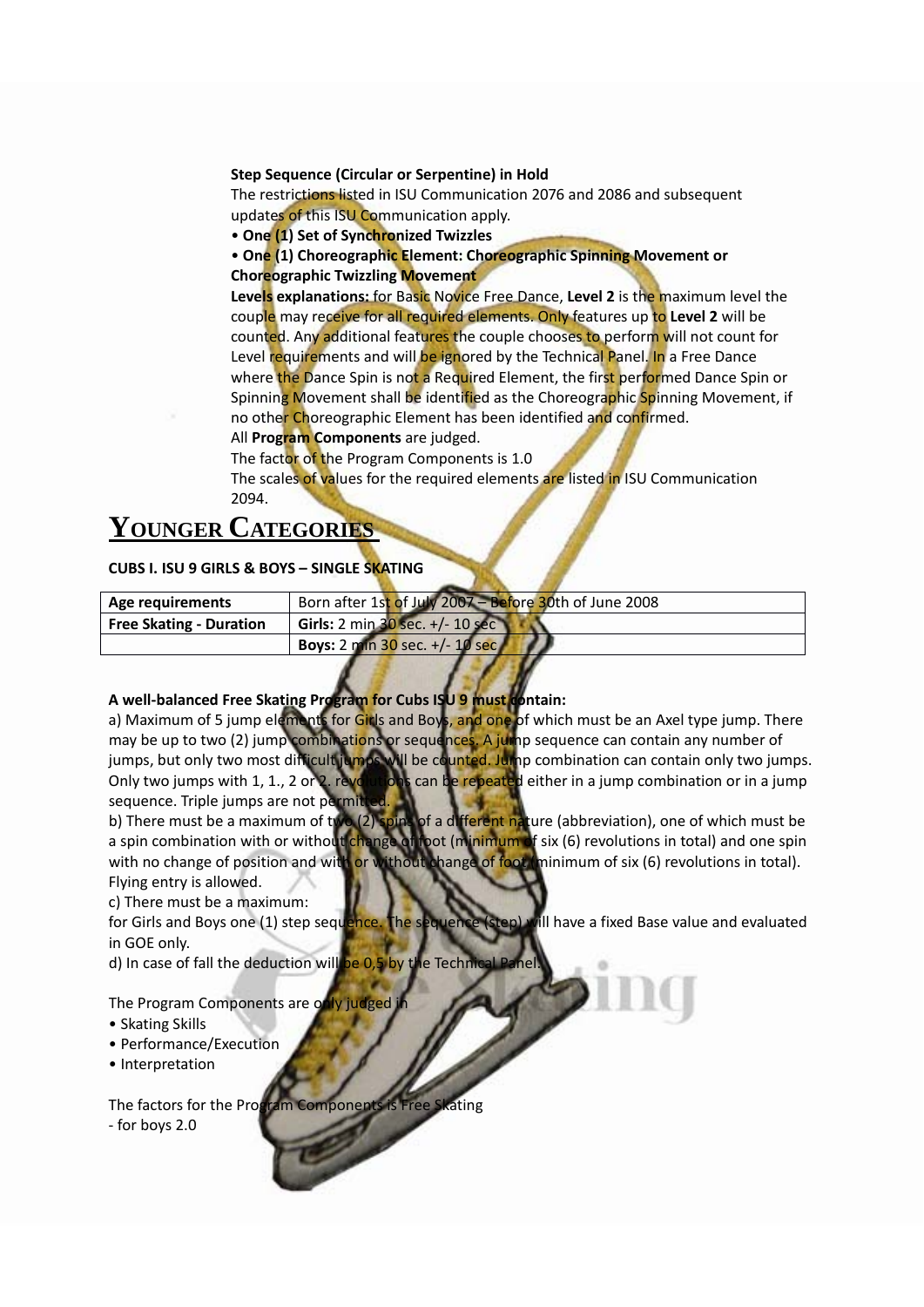‐ for girls 1.7

#### **Levels explanations:**

For Cubs I. ISU 9 Singles, in all elements, which are subject to Levels, only features up to **Level 3** will be counted. Any additional features will not count for Level requirements and will be ignored by the Technical Panel. **In case the number of entries requires, competitors will be divided into different age groups.**

#### **CUBS II. ISU 8 GIRLS & BOYS – SINGLE SKATING**

| Age requirements               | Born after 1st of July 2008 - Before 30th of June 2009 |
|--------------------------------|--------------------------------------------------------|
| <b>Free Skating - Duration</b> | Girls: 2 min 30 sec. +/- 10 sec                        |
|                                | <b>Boys:</b> 2 min 30 sec. $+/- 10$ sec                |
|                                |                                                        |

#### **A well‐balanced Free Skating Program for Cubs ISU 8 must contain:**

a) Maximum of 5 jump elements for Girls and Boys, and one of which must be an Axel type jump. There may be up to two (2) jump combinations or sequences. A jump sequence can contain any number of jumps, but only two most difficult jumps will be counted. Jump combination can contain only two jumps. Only two jumps with 1, 1., 2 or 2. revolutions can be repeated either in a jump combination or in a jump sequence. Triple jumps are not permitted.

b) There must be a maximum of two (2) spins of a different nature (abbreviation), one of which must be a spin combination with or without change of foot (minimum of six (6) revolutions in total) and one spin with no change of position and with or without change of foot (minimum of six (6) revolutions in total). Flying entry is allowed.

c) There must be a maximum:

for Girls and Boys one (1) step sequence. The sequence (step) will have a fixed Base value and evaluated in GOE only.

d) In case of fall the deduction will be 0,5 by the Technical Panel.

The Program Components are only

- Skating Skills
- Performance/Execution
- Interpretation

The factors for the Program Component

- ‐ for boys 2.0
- ‐ for girls 1.7

#### **Levels explanations:**

For Cubs II. ISU 8 Singles, in all elements, which are subject to Levels, only features up to **Level 2** will be counted. Any additional features will not count for Level requirements and will be ignored by the Technical Panel. **In case the number of entries requires, competitors will be divided into different age groups.**

#### **CHICKS I. ISU 7 GIRLS & BOYS**

| Age requirements               | $\blacksquare$ Born after 1 <sup>st</sup> of July 2009 - before 30th of June 2010 |
|--------------------------------|-----------------------------------------------------------------------------------|
| <b>Free Skating - Duration</b> | Girls: $2 \text{ mins.} + / -10 \text{ sec}$                                      |
|                                | <b>Boys:</b> $2 \text{ mins.} +/-10 \text{ sec}$                                  |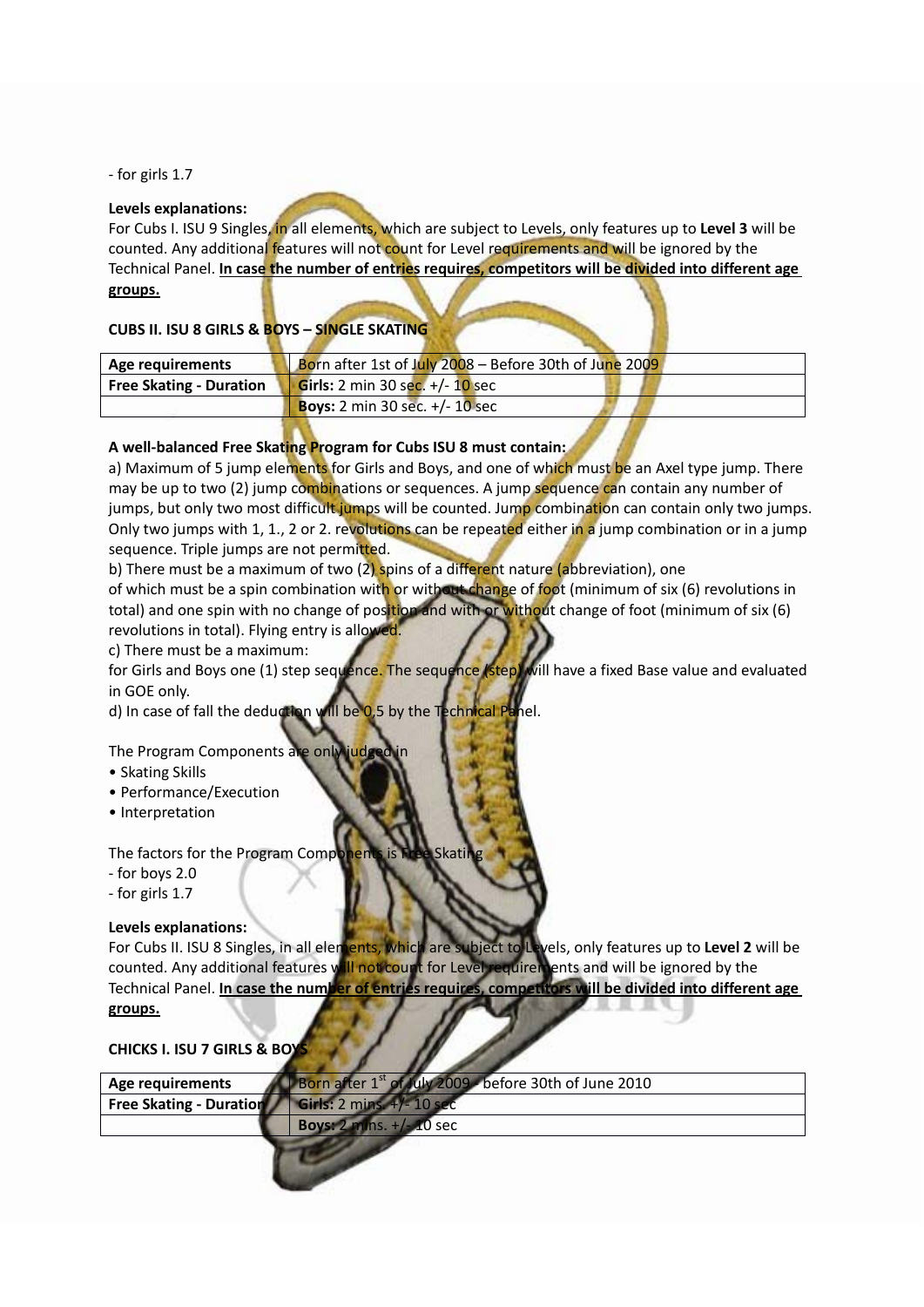#### **A well‐balanced Free Skating Program for Chicks must contain:**

a) Maximum of 4 jump elements for Girls and Boys, and one of which must be an Axel type jump. There may be up to two (2) jump combinations or sequences. A jump sequence can contain any number of jumps, but only two most difficult jumps will be counted. A jump combination can contain only two jumps. Only two jumps with 1, 1., 2 or 2. revolutions can be repeated either in a jump combination or in a jump sequence. Triple jumps are not permitted.

b) There must be a maximum of two (2) spins of a different nature (abbreviation), one of which must be a spin combination with or without change of foot (minimum of six (6) revolutions in total) and one spin with no change of position and with or without change of foot (minimum of six (6) revolutions in total). Flying entry is allowed.

c) There must be a maximum:

For Girls one (1) choreo sequence with one spiral position with 3 sec. and one (1/2) step sequence  $\frac{1}{2}$ utilizing the ice surface. The choreo sequence will havea fixed Base value and evaluated in GOE only. For Boys one (1) choreo sequence with one spiral position with 3 sec. The choreo sequence will have fixed Base value and evaluated in GOE only.

The Program Components are only judged in

- Skating Skills
- Performance/Execution

The Factor of the Program Components is 2.

#### **Levels explanations:**

For Chicks ISU 7 and younger Singles, in all elements, which are subject to Levels, only features up to Level 2 will be counted. Any additional features will not count for Level requirements and will be ignored by the Technical Panel.

#### **CHICKS II. ISU 6 GIRLS & BOYS**

| Age requirements               | of July 2010<br>Born after                                |
|--------------------------------|-----------------------------------------------------------|
| <b>Free Skating - Duration</b> | Girls: 2 mins.<br><b>10 sec <math>\blacksquare</math></b> |
|                                | Boys: $2 \text{ mins.} + (-10 \text{ sec})$               |
|                                |                                                           |

#### **A well‐balanced Free Skating Program for Chicks must contain:**

a) Maximum of 4 jump elements for Girls and Boys, and one of which must be an Axel type jump. There may be up to two (2) jump combinations or sequences. A jump sequence can contain any number of jumps, but only two most difficult jumps will be counted. A jump combination can contain only two jumps. Only two jumps with 1, 1., 2 or 2. revolutions can be repeated either in a jump combination or in a jump sequence. Triple jumps are not permitted.

b) There must be a maximum of two  $(2)$  spins of a different nature (abbreviation), one of which must be a spin combination with or without change of foot (minimum of six (6) revolutions in total) and one spin with no change of position and with or without change of foot (minimum of six (6) revolutions in total). Flying entry is allowed.

c) There must be a maximum:

For Girls one (1) choreo sequence with one spiral position with 3 sec. The choreo sequence will have a fixed Base value and evaluated in GOE only.

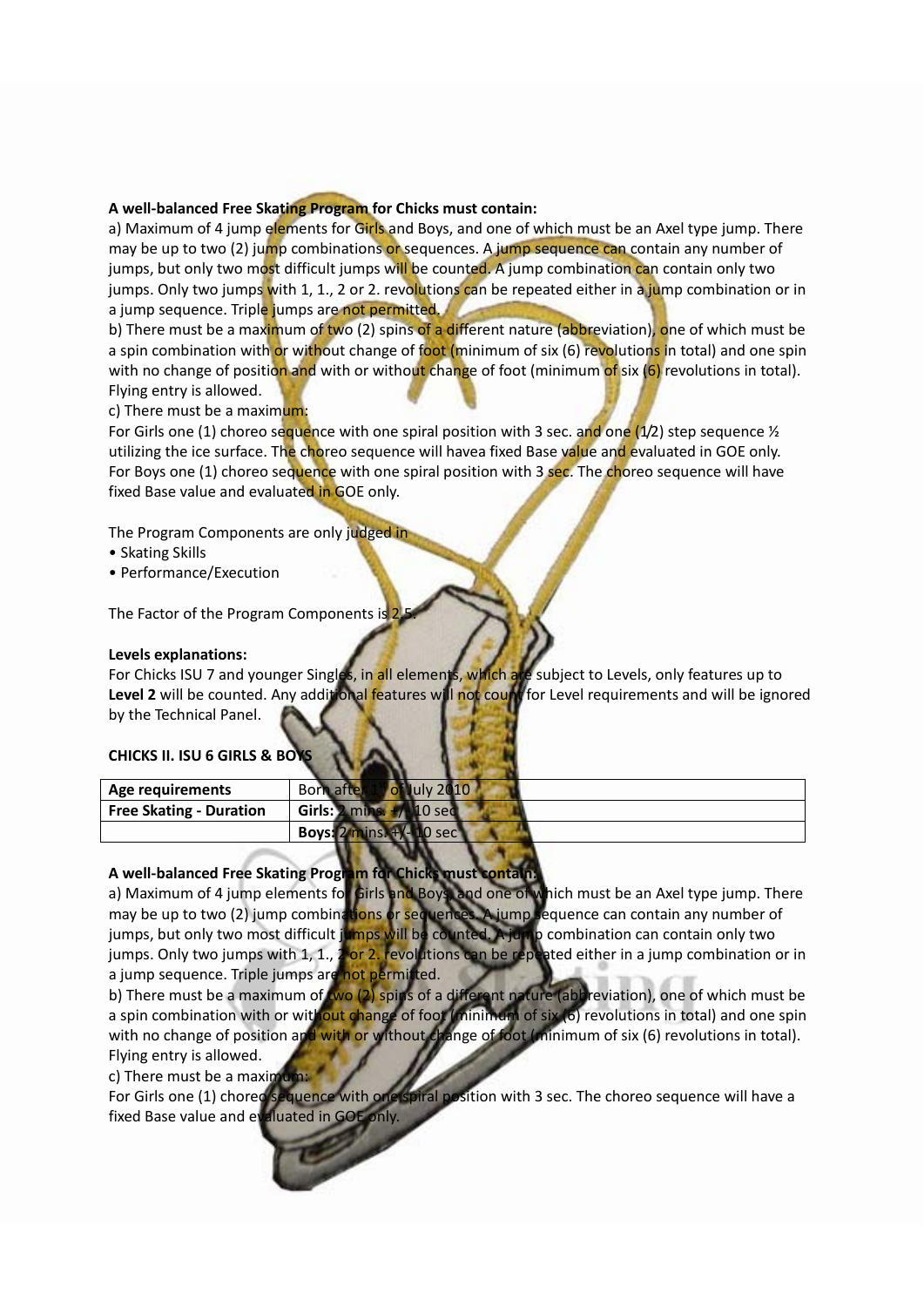For Boys one (1) choreo sequence with one spiral position with 3 sec. The choreo sequence will have fixed Base value and evaluated in GOE only.

The Program Components are only judged in

- Skating Skills
- Performance/Execution

The Factor of the Program Components is 2.5.

#### **Levels explanations:**

For Chicks ISU 6 and younger Singles, in all elements, which are subject to Levels, only features up to **Level 1** will be counted. Any additional features will not count for Level requirements and will be ignored by the Technical Panel.

#### **NON‐ISU BASIC NOVICE ‐ ICE DANCE**

#### **Age Requirements**

- At least one skater from the couple has not reached the age of ten (10)

#### Pattern Dance **One (1) Pattern Dance to be skated**: **# 1 Fourteenstep**

**Levels explanations**: There will be no Key Points described, and no Levels evaluated. The Technical Panel will confirm the Sequence/Section that requirements for the Base Level are fulfilled. The Judges evaluate the Pattern Dance with the GOE. All Components of Pattern Dances are judged. The factor of the Components is 0.7.

- Free Dance Duration: 2:30 min. +/10 sec
	- **A Well Balanced Free Dance program must contain**
	- **Dance Lifts:** not more than **one (1) Short Lift**
	- **One (1) Straight Line Step Sequence (Midline or Diagonal) in Hold or Curved Step Sequence (Circular or Serpentine) in Hold**

The restrictions listed in ISU Communication 2076 and 2086 and subsequent updates of this ISU Communication apply.

- **One (1) Set of Synchronized Twizzles**
- **One (1) Choreographic Element: Choreographic Spinning Movement or Choreographic Twizzling Movement**

#### **Levels explanations:**

For Basic Novice Free Dance, **Level 2** is the maximum level the couple may receive for all required elements. Only features up to **Level 2** will be counted. Any additional features the couple chooses to perform will not count for Level requirements and will be ignored by the Technical Panel. In a Free Dance where the Dance Spin is not a Required Element, the first performed Dance Spin or Spinning Movement shall be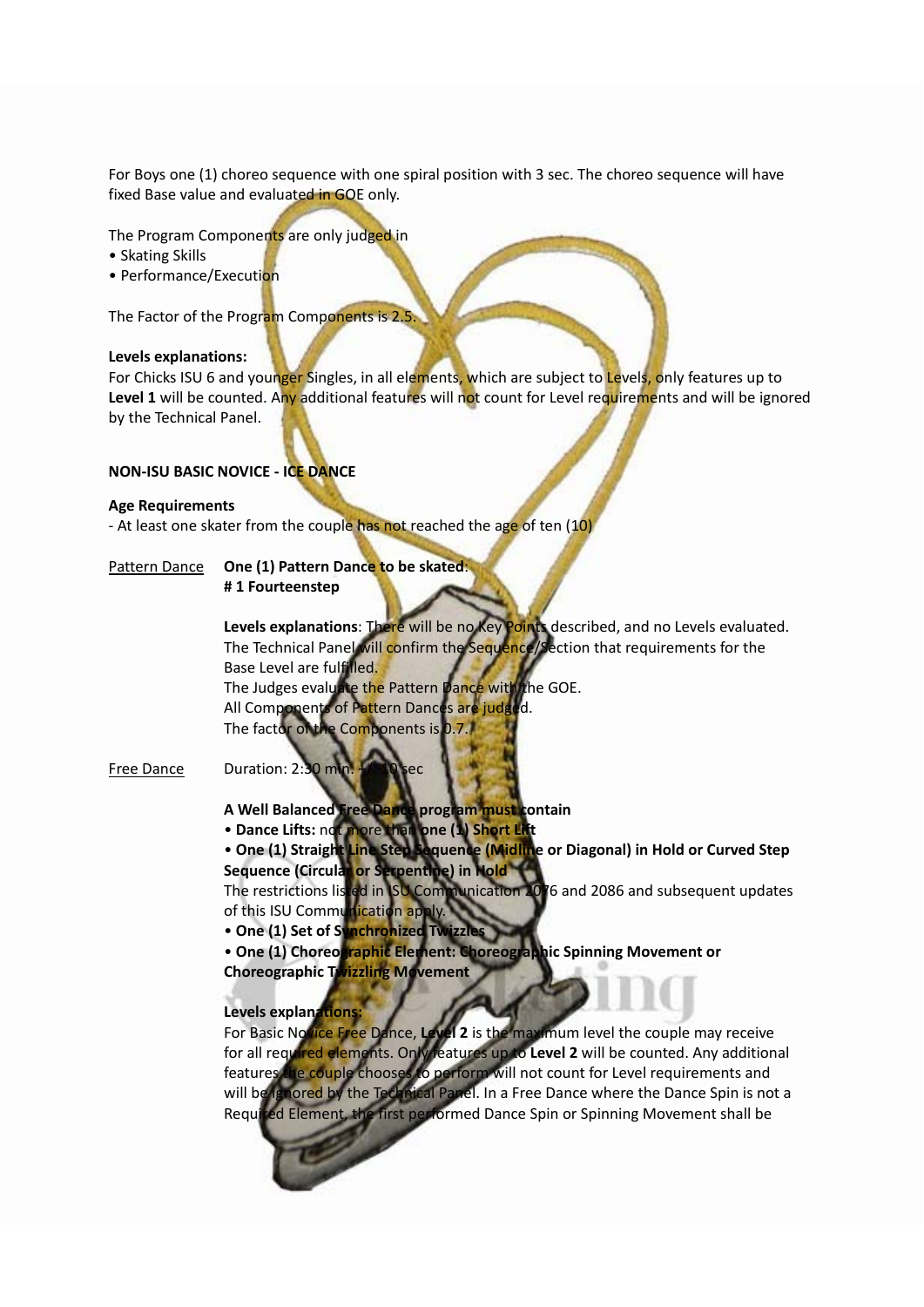identified as the Choreographic Spinning Movement, if no other Choreographic Element has been identified and confirmed.

All **Program Components** are judged. The factor of the Program Components is 1.0 The scales of values for the required elemets are listed in ISU Communicaton 2094.

## RECREATIONAL COMPETITION CATEGORI

- **I. NON‐ISU Recreational Single Free Skating categories:**
- 1. Age group A: born after 1st July 2007 or younger Bronze level
- 2. Age group B: born after 1st July 2005 Bronze and Silver level
- 3. Age group C: born after 1st July 2002 Bronze, Silver and Gold level
- 4. Age group D: born after 1st July 1999 Bronze, Silver, Gold and Masters level

#### **II. Adult Single Free Skating categories:**

- 1. Age group A: born after 1st July 1989 Bronze, Silver, Gold and Masters level
- 2. Age group B: born after 1st July 1979 Bronze, Silver and Gold level
- 3. Age group C: born after 1st July 1969 Bronze and Silver level
- 4. Age group D: born after 1st July 1959 Bronze and Silver le
- 5. Age group E: born before 1st July 1959 and earlier Bronze level
- **III. Adult Artistic Free Skating categories Bronze level for all Adult age groups A, B, C, D, E:**
- 1. Artistic Free Skating A
- 2. Artistic Free Skating B
- 3. Artistic Free Skating C
- 4. Artistic Free Skating D
- 5. Artistic Free Skating E
- **IV. Ice Dance**
- 1. Ice Dance Masters
- 2. Ice Dance Gold
- 3. Ice Dance Silver
- 4. Ice Dance Bronze
- **V. Pair Artistic Free Skating**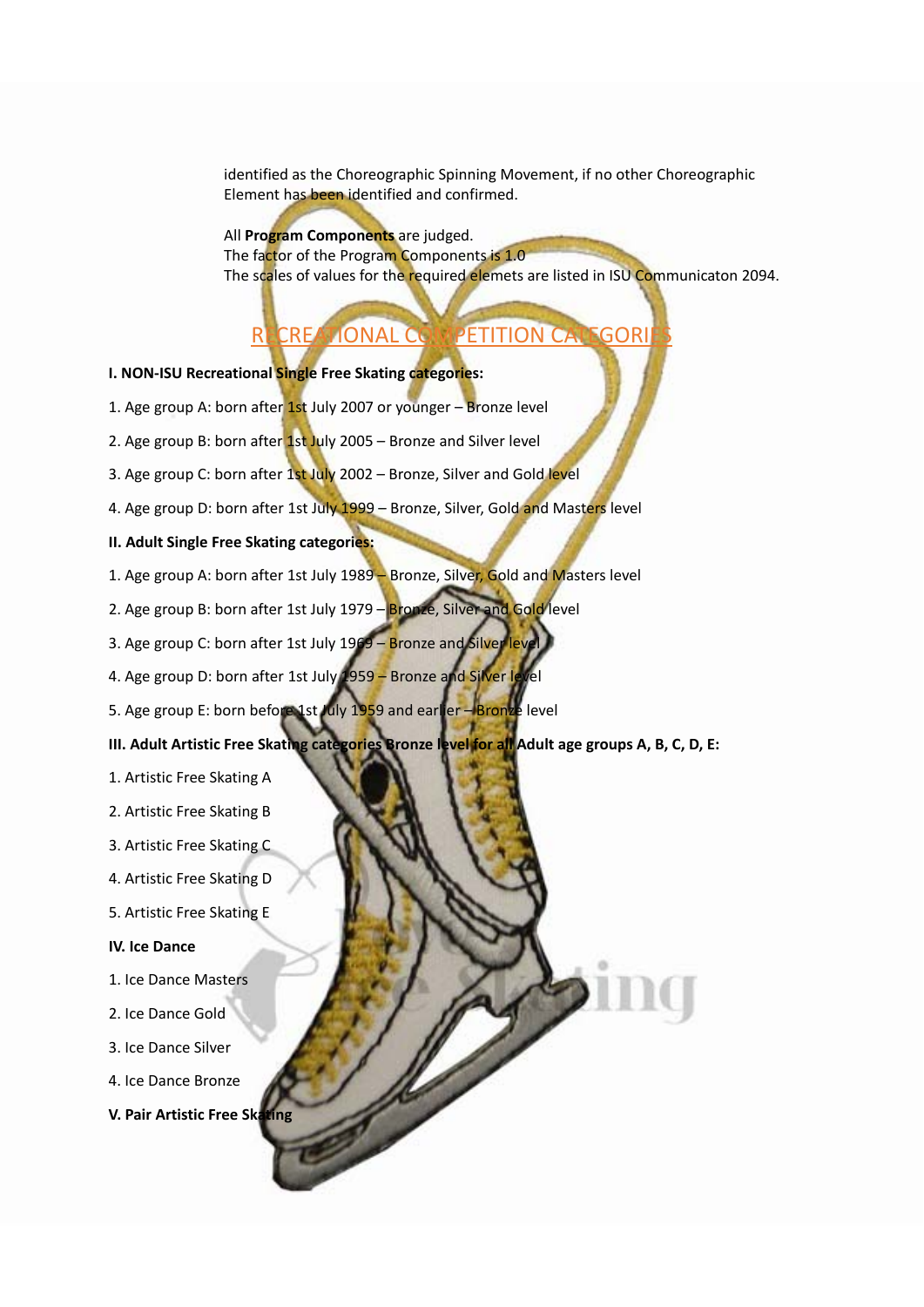- 1. Pair Artistic Free Skating Masters
- 2. Pair Artistic Free Skating Intermediate
- 3. Pair Artistic Free Skating Adult

**In case the number of entries it requires, competitors will be merged into united age groups.**

**Technical data:** Calculation of scores: according to the new ISU Judging System. The Program Components are judged only in **Skating Skills, Performance/Execution, Interpretation**.

**Requirements for all age groups:** The programs can be interpretative. Different portable or stationary tools and accessories – e.g.: hat, walking stick, shawl – is allowed during the program, if it doesn't disturb the performer and its soundness.

**The music** can be even vocal, but with appropriate lyrics. Exceeding the limit of the music is followed by 1 point deduction per 5 sec.

**Falling:** 0,5 point penalty

#### **Free Skating Masters**

A competitor in Masters Free Skating category must perform a well-balanced program that may contain:

a. A maximum of seven (7) jump elements, one of which must be an Axel type jump. Single, double jumps are permitted. Triple jumps are not permitted. There may be up to three (3) jump combinations or jump sequences in the free program. One (1) jump combination may consist of up to three (3) listed jumps. Two (2) jump combinations may consist of two (2) listed jumps. A jump combination may consist of the same or another single, 8 double jumps. A jump sequence may consist of any number of jumps of any number of revolutions that may be linked by non-listed jumps like mazurkas etc. and/or hops immediately following each other while maintaining the jump rhythm (knee); there can be no steps, turns, crossovers or stroking during the sequence. Only the two (2) listed jumps with the highest value<br>will count towards the technical score. Each listed jump may be performed a maximum of two (2) time<br>Please note that a will count towards the technical score. Each listed jump may be performed a maximum of two (2) times. Please note that a half-loop in combinatio<mark>n</mark> or in a sequence with any other listed jump will be called as a listed jump (1Lo). Non-listed jumps may be included in the program as part of connecting footwork.

b. A maximum of three (3) spins of a different abbreviation, one (1) of which must be a spin combination with a change of foot and one (1) of which must be a flying spin. The spins must have a required minimum number of revolutions: five (5) for the flying spin with no change of foot after landing, five (5) for the spin with only one position and no change of foot, five  $(5)$  for the spin combination with no change of foot, and eight  $(4 + 4)$  for the spin combination with change of foot or spin in one position with a change of foot. There must be a minimum of two (2) revolutions in each position or the position will not be counted. Spin combinations must include a minimum of two (2) different basic positions with two (2) revolutions in each of these positions anywhere within the spin. To receive full value, a spin combination must include all three (3) basic positions.

c. A maximum of one (1) step sequence, fully utilizing the ice surface. Only the first executed attempt of a step sequence will contribute to the technical score. VOCAL MUSIC MAY BE USED. The maximum time is **3 minutes +/‐10 seconds**. The points for each Program Component are multiplied by a factor of 1.6.

**Free Skating Gold**

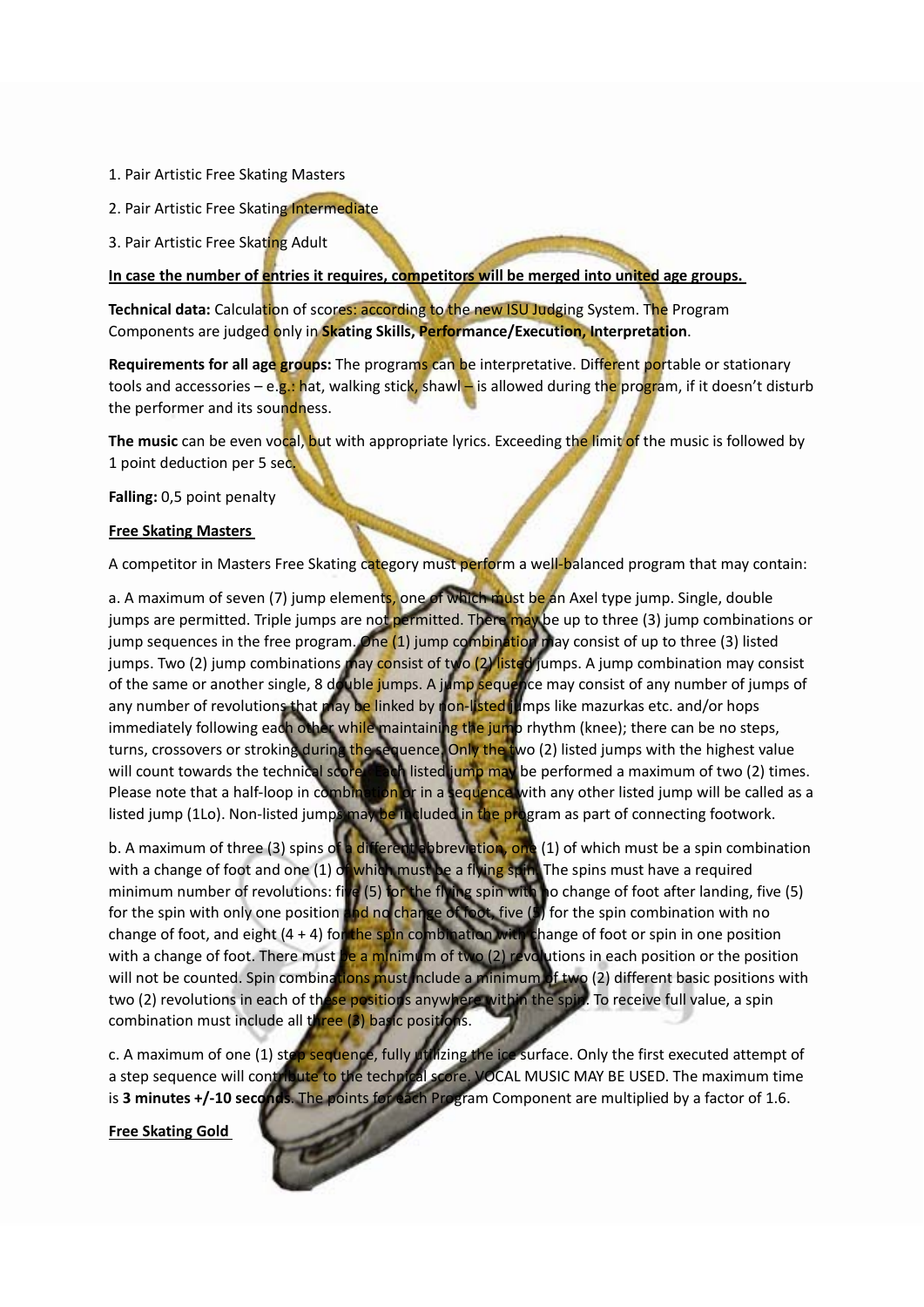A competitor in Gold Free Skating category must perform a well‐balanced program that may contain:

a. A maximum of six (6) jump elements, consisting of single jumps (including the single Axel) or double jumps. Double Flip, double Lutz, double Axel and Triple jumps are not permitted. There may be up to three (3) jump combinations or jump sequences in the free program. One (1) jump combination may consist of up to three (3) listed jumps. Two (2) jump combinations may consist of two (2) listed jumps. A jump combination may consist of the same or another single or double jump, with the exception of the jumps in bold above. A jump sequence may consist of any number of single and double jumps, with the exception of the jumps in bold above, that may be linked by non-listed jumps like mazurkas etc. and/or hops immediately following each other while maintaining the jump rhythm (knee); there can be no steps, turns, crossovers or stroking during the sequence. Only the two (2) listed jumps with the highest value will count towards the technical score. Each listed jump may be performed a maximum of two (2) times. Please note that a half-loop in combination or in a sequence with any other listed jump will be called as a listed jump (1Lo). Non-listed jumps may be included in the program as part of connecting footwork.

b. A maximum of three (3) spins of a different abbreviation, one (1) of which must be a spin combination with a change of foot and one (1) of which must be a flying spin. The spins must have a required minimum number of revolutions: four (4) for the flying spin with no change of foot after landing, four (4) for the spin with only one position and no change of foot and four (4) for the spin combination with no change of foot and eight  $(4 + 4)$  for the spin combination with change of foot or spin in one position with a change of foot. There must be a minimum of two (2) revolutions in each position or the position will not be counted. 9 Spin combinations must include a minimum of two (2) different basic positions with two (2) revolutions in each of these positions anywhere within the spin. To receive full value, a spin combination must include all three (3) basic positions.

c. A maximum of one (1) step sequence, fully utilizing the ice surface. Only the first executed attempt of a step sequence will contribute to the technical score. VOCAL MUSIC MAY BE USED. The maximum time is **2 minutes 40 seconds +/‐10 seconds**. The points for each Program Component are multiplied by a factor of 1.6. Only features up to and including Level 3 will be counted for the spins and step sequence. Any additional features will not count for level requirements and will be ignored by the Technical Panel.

#### **Free Skating Silver**

A competitor in Silver Free Skating category must perform a well-balanced program that may contain:

a. A maximum of five (5) jump elements, consisting of any single jumps (including the single Axel). Double jumps and triple jumps are not permitted. There may be up to two (2) jump combinations or jump sequences in the free program. - One (1) jump combination may consist of up to three (3) listed jumps. The other jump combination may consist of two (2) listed jumps. A jump combination may consist of the same or another single jump. A jump sequence may consist of any number of single jumps that may be linked by non-listed jumps like mazurkas etc. and/or hops immediately following each other while maintaining the jump rhythm (knee); there can be no steps, turns, crossovers or stroking during the sequence. Only the two (2) listed jumps with the highest value will count towards the technical score. - Each listed jump may be performed a maximum of two (2) times. Please note that a half-loop in combination or in a sequence with any other listed jump will be called as a listed jump (1Lo). Non-listed jumps may be included in the program as part of connecting footwork.

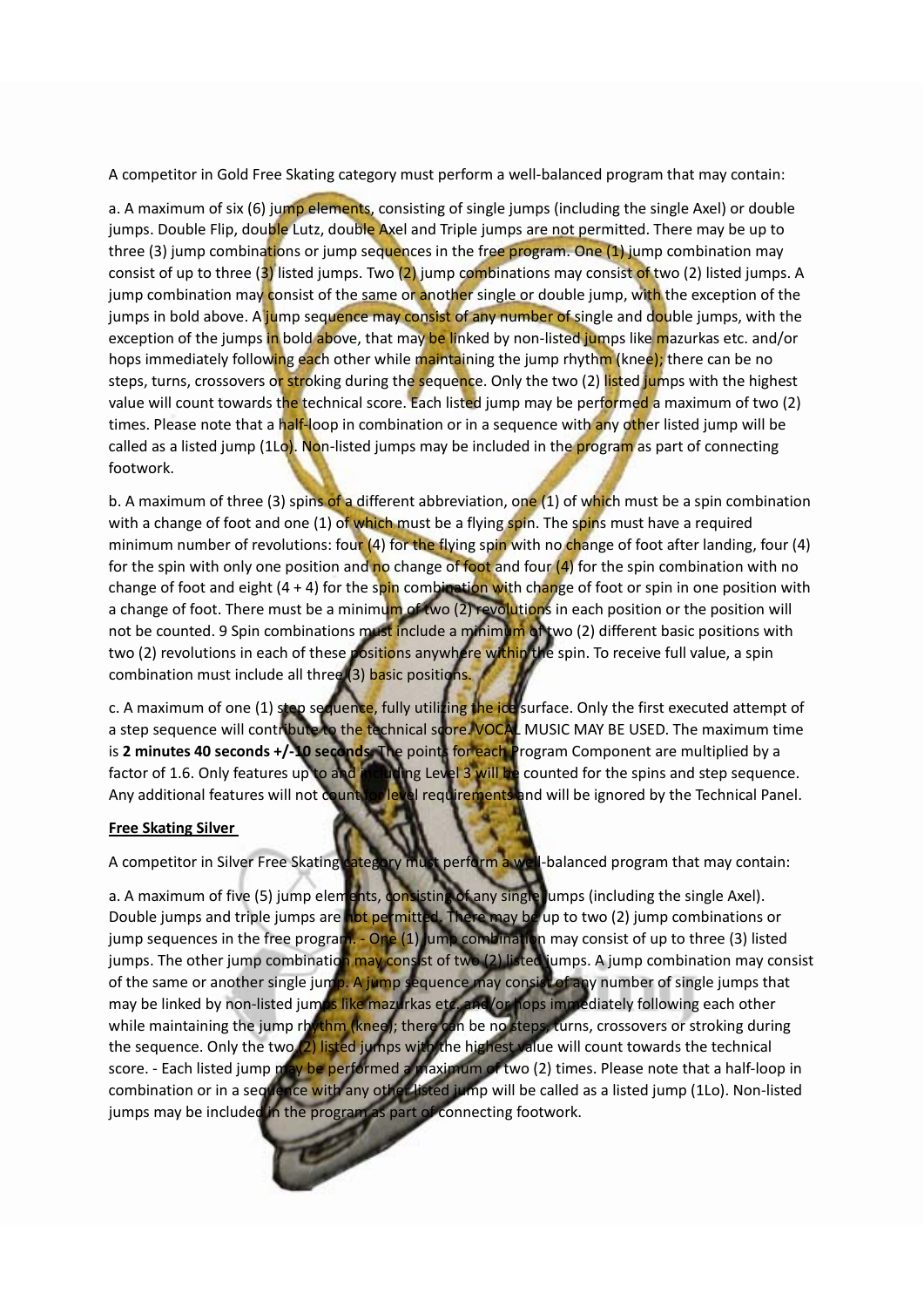b. A maximum of three (3) spins of a different abbreviation, one (1) of which must be a spin combination. The spins must have a required minimum number of revolutions: three (3) for the flying spin with no change of foot after landing, three (3) for the spin with only one position and no change of foot and four (4) for the spin combination with no change of foot and eight (4+ 4) for the spin combination with change of foot or spin in one position with a change of foot. There must be a minimum of two (2) revolutions in each position or the position will not be counted. Spin combinations must include a minimum of two (2) different basic positions with two (2) revolutions in each of these positions anywhere within the spin. To receive full value, a spin combination must include all three (3) basic positions.

c. A maximum of one (1) step sequence, utilizing at least half (1/2) of the ice surface. Only the first executed attempt of a step sequence will contribute to the technical score. VOCAL MUSIC MAY BE USED. The maximum time is **2 minutes 10 seconds +/‐10 seconds**. The points for each Program Component are multiplied by a factor of 1.6. Only features up to and including Level 2 will be counted for the spins and step sequence. Any additional features will not count for level requirements and will be ignored by the Technical Panel.

#### **Free Skating Bronze**

A competitor in Bronze Free Skating category must perform a well-balanced program that may contain:

a. A maximum of four (4) jump elements, consisting only of single jumps. Axel type jumps, double jumps and triple jumps are not permitted. There may be up to two (2) jump combinations or jump sequences in the free program. One (1) jump combination may consist of up to three (3) listed jumps. 10 The other jump combination may consist of two (2) listed jumps. A jump combination may consist of the same or another single jump. - A jump sequence may consist of any number of single jumps that may be linked by non-listed jumps like mazurkas etc. and/or hops immediately following each other while maintaining the jump rhythm (knee); there can be no steps, turns, crossovers or stroking during the sequence. Only the two (2) listed jumps with the highest value will count towards the technical score. Each listed jump may be performed a maximum of two (2) times. Please note that a half-loop in combination or in a sequence with any other listed jump will be called as a listed jump (1Lc). with any other listed jump will be calle

b. A maximum of two (2) spins of a different abbreviation one of which must be a spin combination with no change of foot. Flying spins are not permit ed. - The spins must have a required minimum number of revolutions: three (3) for the spin in one position with no change of foot, four (4) for the spin combination with no change of foot and six (3+3) for the spin combination with change of foot or the spin in one position with change of foot. There must be a minimum of two (2) revolutions in each position or the position will not be counted. Spin combinations must include a minimum of two (2) different basic positions with two (2) revolutions in each of these positions anywhere within the spin. -Only features up to and including Level 1 will be counted. Any additional features will not be counted for level requirements and will be ignored by the Technical Panel.

c. A maximum of one (1) choreographic sequence utilizing at least half (1/2) of the ice surface. A choreographic sequence consists of any kind of movements like steps, turns, spirals, arabesques, spread eagles, Ina Bauers, hydroblading, transitional (unlisted) jumps, spinning movements etc. The pattern is not restricted. A choreographic sequence has a base value and will be evaluated by the judges in GOE

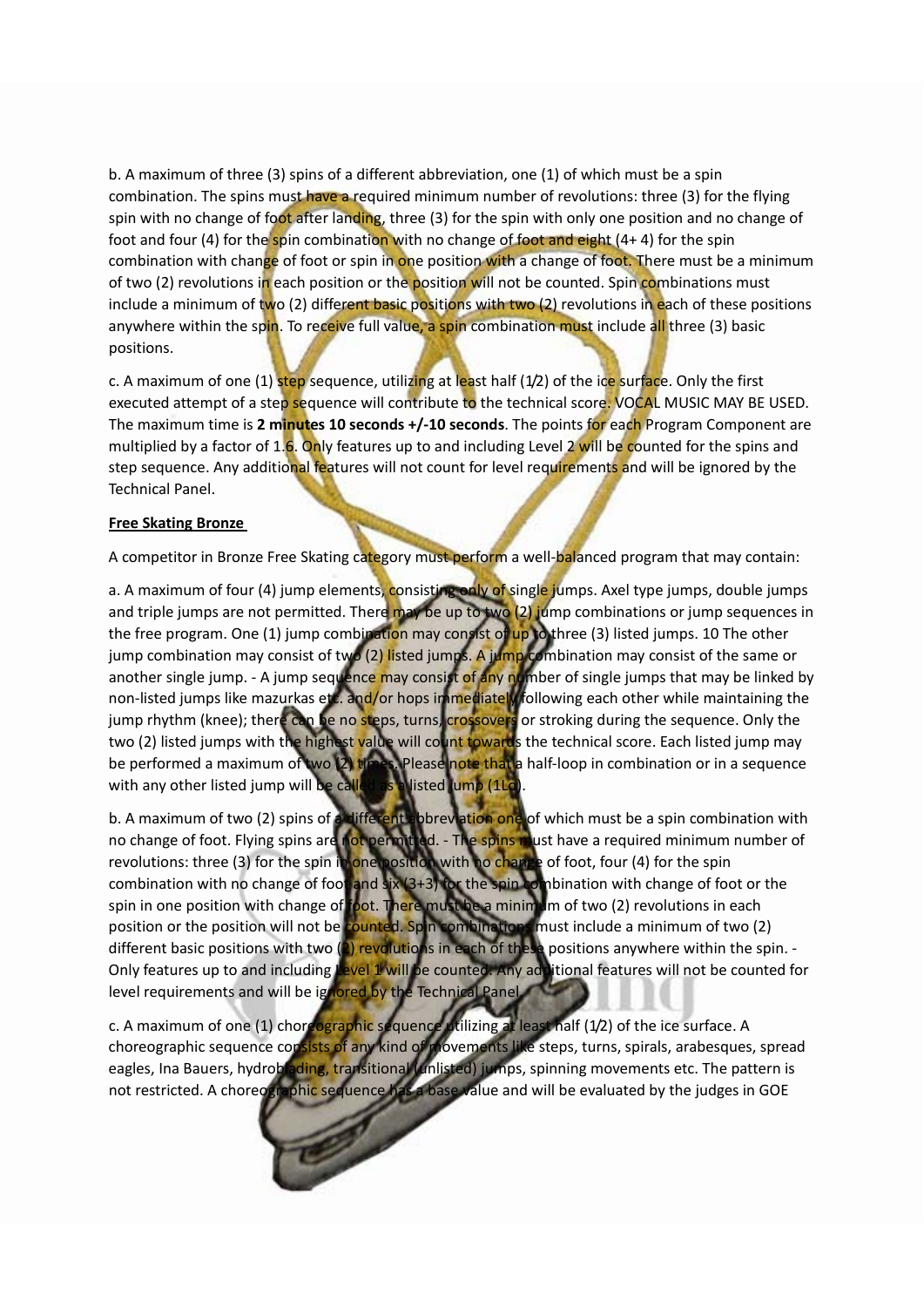only. VOCAL MUSIC MAY BE USED. The maximum time is **1 minute 50 seconds +/‐ 10 seconds**. The points for each Program Component are multiplied by a factor of 1.6.

#### **Requirements in Artistic Free Skating category:**

The artistic events will be judged only on the basis of the Program Components: Skating skills, Transitions, Performance/Execution, Choreography/Composition, Interpretation/Timing. See ISU Special Regulations and Technical Rules 2016, Singles & Pair Skating, Rule 504, paragraph 3 for a detailed description of Program Components. There will be no technical panel and no technical mark given. The points for each Program Component are multiplied by a factor of 1.0. The artistic program consists of a variety of skating moves selected for their value in enhancing the skater's interpretation of the music rather than for their technical difficulty. Skaters will be judged on their ability to interpret the music and develop a theme by using their skating skills. Credit for technical elements is based solely on the ability of such movements to enhance the chosen theme and support the music. Credit will not be given for their technical difficulty. The program must be developed through skating skill and quality rather than through non-skating actions such as sliding on one knee or excessive use of toe steps, which should be used only to reflect the character of the program and to underline the rhythm and nuances of the chosen music. The skater must not remain in one place for more than five (5) seconds. Any element exceeding the maximum number as set forth below will be judged as an illegal element (1.0 deduction); if there is no jump or no spin element included or only a jump and no spin or vice versa a deduction for a "missing element" of 1.0 will be made. The Referee is responsible for such deductions. Costumes should be simple, tasteful and appropriate for sporting competition. Costumes should be selected to enhance the performance by appropriately reflecting the character of the music and theme. Props may not be used in any part of the artistic programs. Any item that is held in the hand or removed during the performance is considered a prop. Thus, for example, a hat worn throughout the program is not considered to be a prop, but if it is intentionally removed during the performance it is considered a prop. Objects on the ice, thrown in the audience, placed on the boards or on the judges table are not permitted. Costumes that contain particles that may mar or leave anything on the ice surface (feathers, boas, excessive beading) are considered unsafe and are not permitted. The Referee is responsible for prop deductions. Illegal elements: Somersault type jumps, Lying on the ice and prolonged and/or stationary kneeling on both knees on the ice

Artistic Free Skating Competitions wi<mark>ll be held a</mark>t one level (Bronze). The Artistic Free Skate is a competitive program that must include elements of the sport of figure skating. At least one (1) and a maximum of two (2) single jumps M<mark>U</mark>ST be included. At least one (1) and a maximum of two (2) spins MUST be included. No Axel type jumps, double or triple jumps are allowed. No combination jumps are allowed. The maximum time for Bronze Artistic Free Skating is **1 minute and 40 seconds, but may be less.** VOCAL MUSIC MAY BE USED.

#### **Requirements in Ice Dance**

**General:** Each couple must consist of one man and one lady. The man must skate the man's steps and the lady must skate the lady's steps. Each skater may compete with only one and the same partner in the Ice Dance competitions. Coaches and students are welcome to compete in all events, however, this competition DOES NOT have a PRO-AM category and it is MANDATORY that ice dance couples enter at the skill level of the more skilled skater, even if that skater is not a professional, but simply a higher level skater.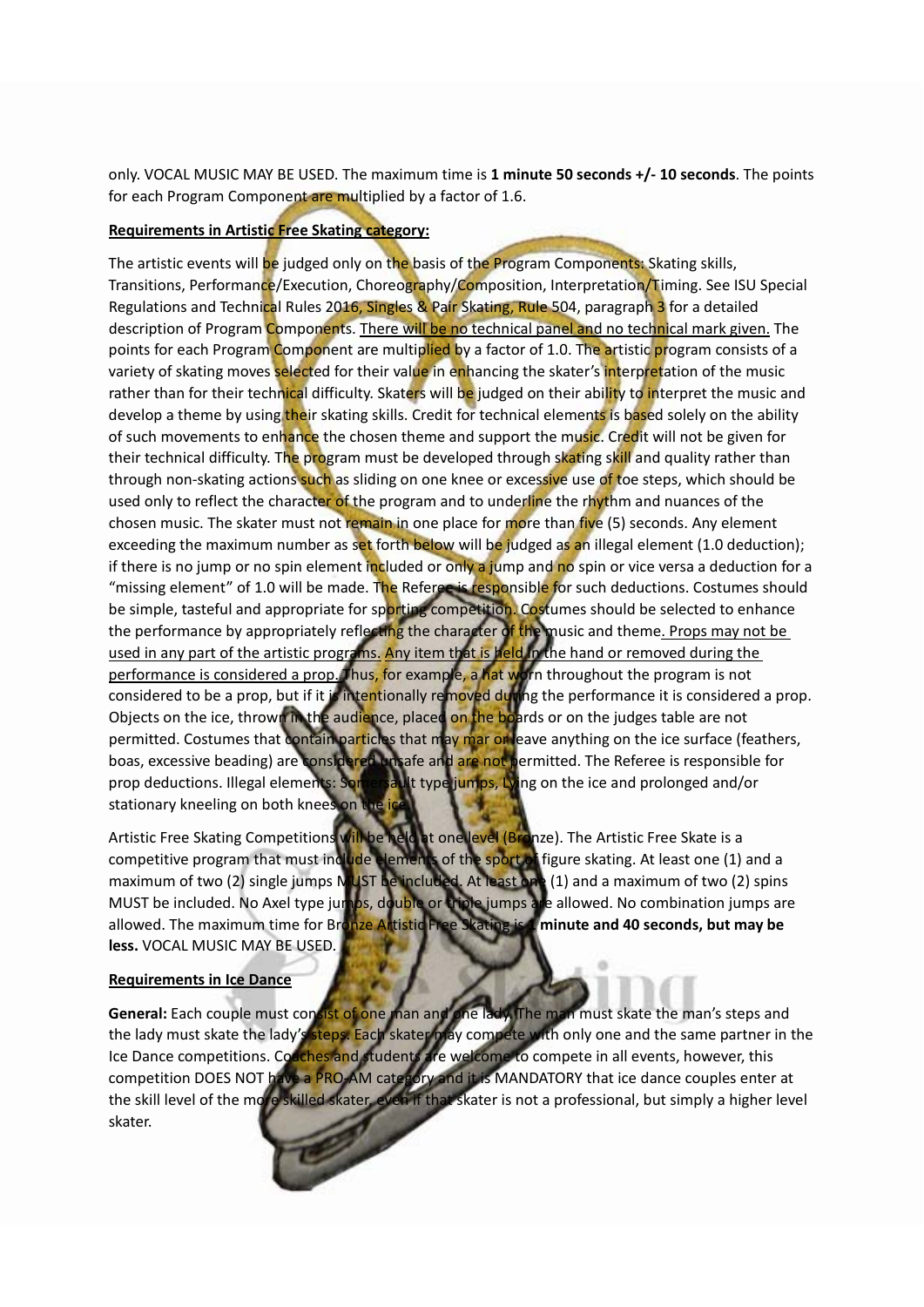**Only Free Dance is required.** General Requirements for Free Dance: See ISU Special Regulations, Section D. Free Dance, Rule 710 and all pertinent ISU Communications. The following are the Requirements for Music for Free Dance (Rule 710, paragraph 1.c). Music that does not adhere to these descriptions will be severely penalized.

The music for Free Dance may be vocal and must be suitable for Ice Dance as a sport discipline and must have the following characteristics: a) The music must have an audible rhythmic beat and melody, or audible rhythmic beat alone, but not melody alone, and may be vocal. The music may be without an audible rhythmic beat for up to ten (10) seconds at the beginning or end of the program and up to ten (10) seconds during the program. b) The music must have at least one change of tempo and expression. These changes may be gradual or immediate, but in either case they must be obvious. c) All music, including classical music, must be cut/edited, orchestrated or arranged in a way that it creates an interesting, colorful, entertaining dance program with different dance moods or a building effect. d) The music must be suitable for the Couple's skating skills and technical ability. Free Dance music that does not adhere to these requirements will be penalized by a deduction (See Rule 353, paragraph 1.n).

**Masters Couples:** The technical requirements are the same as those for the category "Gold Couples" (below).

**Gold Couples** must perform a well‐balanced program that may contain: a. A maximum of two (2) different Dance Lifts, one (1) Short Lift with a maximum duration of 7 seconds and one (1) Combination Lift with a maximum duration of 12 seconds; OR three (3) different types of Short Lifts with a maximum duration of 7 seconds each. b. A maximum of one (1) Dance Spin (Spin or Combination Spin). c. A maximum of one (1) Circular Step Sequence in Hold, Style A. d. A maximum of one (1) Set of Synchronized Twizzles with up to three (3) steps between. VOCAL MUSIC MAY BE USED. The maximum time is **3 minutes and 10 seconds, but may be less**. The points for each Program Component are multiplied by a factor of 1.2 (Rule 353, paragraph 1.m).

**Silver Couples** must perform a well‐balanced program that may contain: a. A maximum of one (1) Short Lift, with a maximum duration of 7 sec. International Adult Figure Skating Competition 2018 15 And only a maximum Level 2 lift will be counted. b. A maximum of one (1) Diagonal Step Sequence in Hold, Style B. c. A maximum of one (1) Set of Synchronized Twizzles with up to three (3) steps between. d. A maximum of one (1) Dance Spin (Spin or Combination Spin). VOCAL MUSIC MAY BE USED. The maximum time is **2 minutes and 40 seconds**, but may be less. The points for each Program Component are multiplied by a factor of 1.2 (Rule 353,paragraph 1 m).

**Bronze Couples** must perform a well-balanced program that may contain: a. A maximum of one (1) Short Lift, with a maximum duration of 7 sec. Note that only a maximum Level 1 lift will be counted. b. A maximum of one (1) Diagonal Step Sequence in Hold, Style B c. A maximum of one (1) Dance Spin (No combination). VOCAL MUSIC MAY BE USED The maximum time is **2 minutes, but may be less**. The points for each Program Component are multiplied by a factor of 1.2 (Rule 353, paragraph 1.m).

#### **Requirements in Pair Artistic Free Skating category:**

**General:** Each pair artistic team must consist of one man and one lady. Coaches and students are welcome to compete in all events, however, this competition DOES NOT have a PRO‐AM category and it is MANDATORY that pair couples enter at the skill level of the more skilled skater.

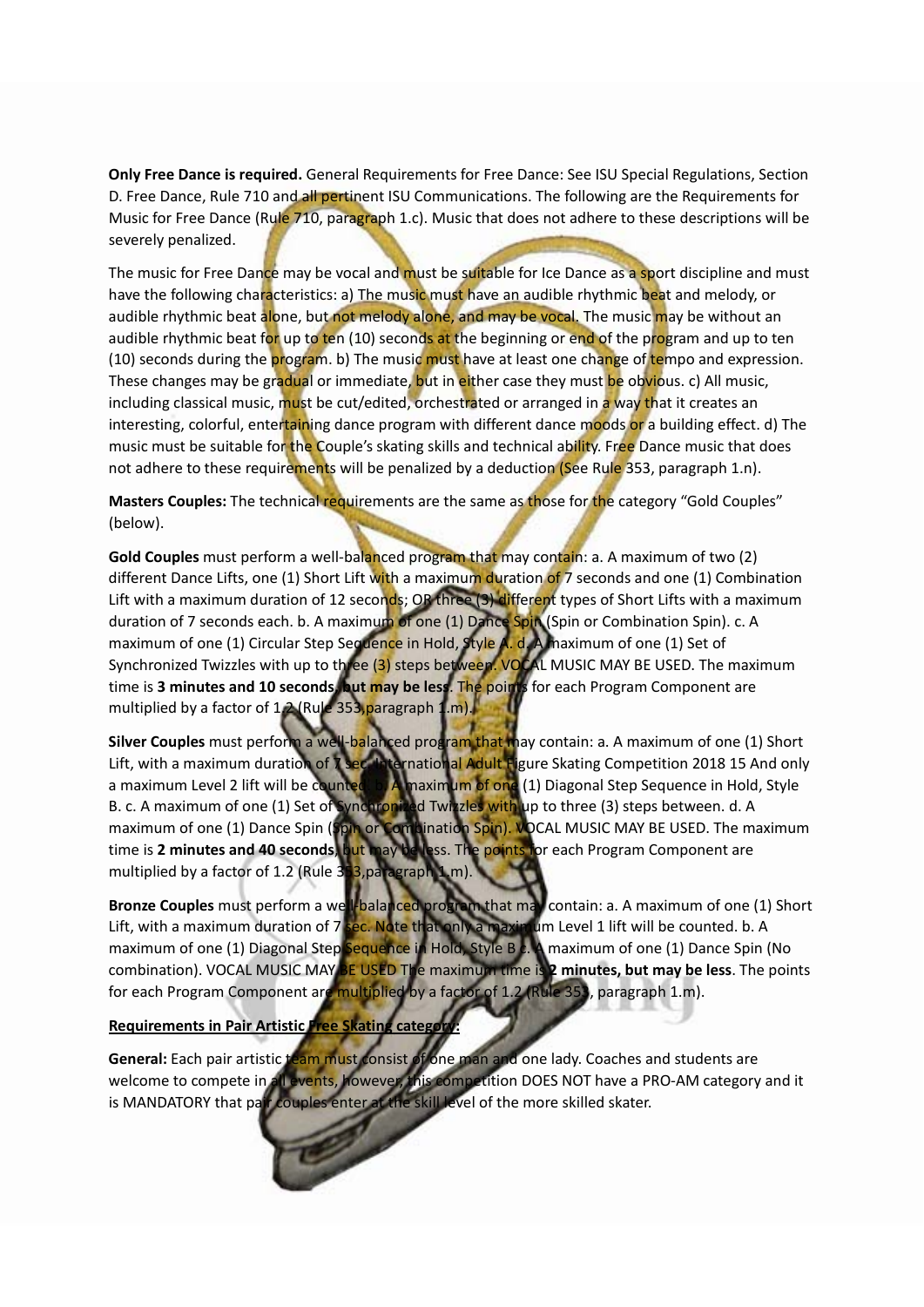#### **Pair Artistic Free Skating Masters**

The Masters Pair Artistic Free Skate is a competitive program that must include elements of the sport of pair figure skating. Each pair must include at least three (3) and no more than four (4) elements selected from: a. A maximum of one (1) solo jump OR one (1) throw jump. Axel type jumps, double and triple jumps are not permitted. Combination jumps are not permitted. b. A maximum of one (1) pair spin (pair spin or pair spin combination) OR one (1) solo spin. c. A maximum of one (1) death spiral or pivot figure (position optional). d. A maximum of one (1) lift of Group 1 or Group 2.  $\bullet$  Variations of the lady's position, no-handed and one-handed lifts, and combination lifts are not permitted. • Twist lifts are not permitted. Lifts of Groups 3‐4‐5 are not permitted. VOCAL MUSIC MAY BE USED The maximum time is **2 minutes and 20 seconds, but may be less**. The points for each Program Component are multiplied by a factor of 1.0

#### **Pair Artistic Free Skating Intermediate**

The Pair Artistic Free Skate is a competitive program that must include elements of the sport of pair figure skating. Each pair must include at least three (3) and no more than four (4) elements selected from: a. A maximum of one (1) solo jump OR one (1) throw jump. Axel type jumps, double and triple jumps are not permitted. Combination jumps are not permitted. b. A maximum of one (1) pair spin (pair spin or pair spin combination) OR one (1) solo spin. c. A maximum of one (1) death spiral or pivot figure (position optional). d. A maximum of one (1) lift of Group 1 or Group 2.  $\bullet$  Variations of the lady's position, no-handed and one-handed lifts, and combination lifts are not permitted. • Twist lifts are not permitted. Lifts of Groups 3‐4‐5 are not permitted. VOCAL MUSIC MAY BE USED The maximum time is **1 minute and 50 seconds**, but may be less. The points for each Program Component are multiplied by a factor of 1.0

#### **Pair Artistic Free Skating Adult**

The Pair Artistic Free Skate is a competitive program that must include elements of the sport of pair figure skating. Each pair must include at least three (3) and no more than four (4) elements selected from: a. A maximum of one (1) solo jump OR one (1) throw jump. Axel type jumps, double and triple jumps are not permitted. Combination jumps are not permitted. b. A maximum of one (1) pair spin OR one (1) solo spin. Pair spin combinations and flying spins are not permitted. c. A maximum of one (1) pivot figure (position optional). d. A maximum of one (1) lift of Group 1 or Group 2.  $\bullet$  Variations of the lady's position, no-handed and one handed lifts, and combination lifts are not permitted. • Twist lifts are not permitted. • Lifts of Groups 3-4-5 are not permitted. VOCAL MUSIC MAY BE USED The maximum time is **1 minute and 50 seconds**, but may be less. The points for each Program Component are multiplied by a factor of 1.0

#### **ENTRIES:**

All ISU and NON-ISU Members and Clubs, Members of National Figure Skating Federations associated in the ISU in the categories mentioned above are welcome to take part at the competition.

Entry forms listing Competitors and substitutes must be sent to: registration@valentinecup.eu

**Registration: Entries must reach the Organizer not later than the 10th of January, 2018.**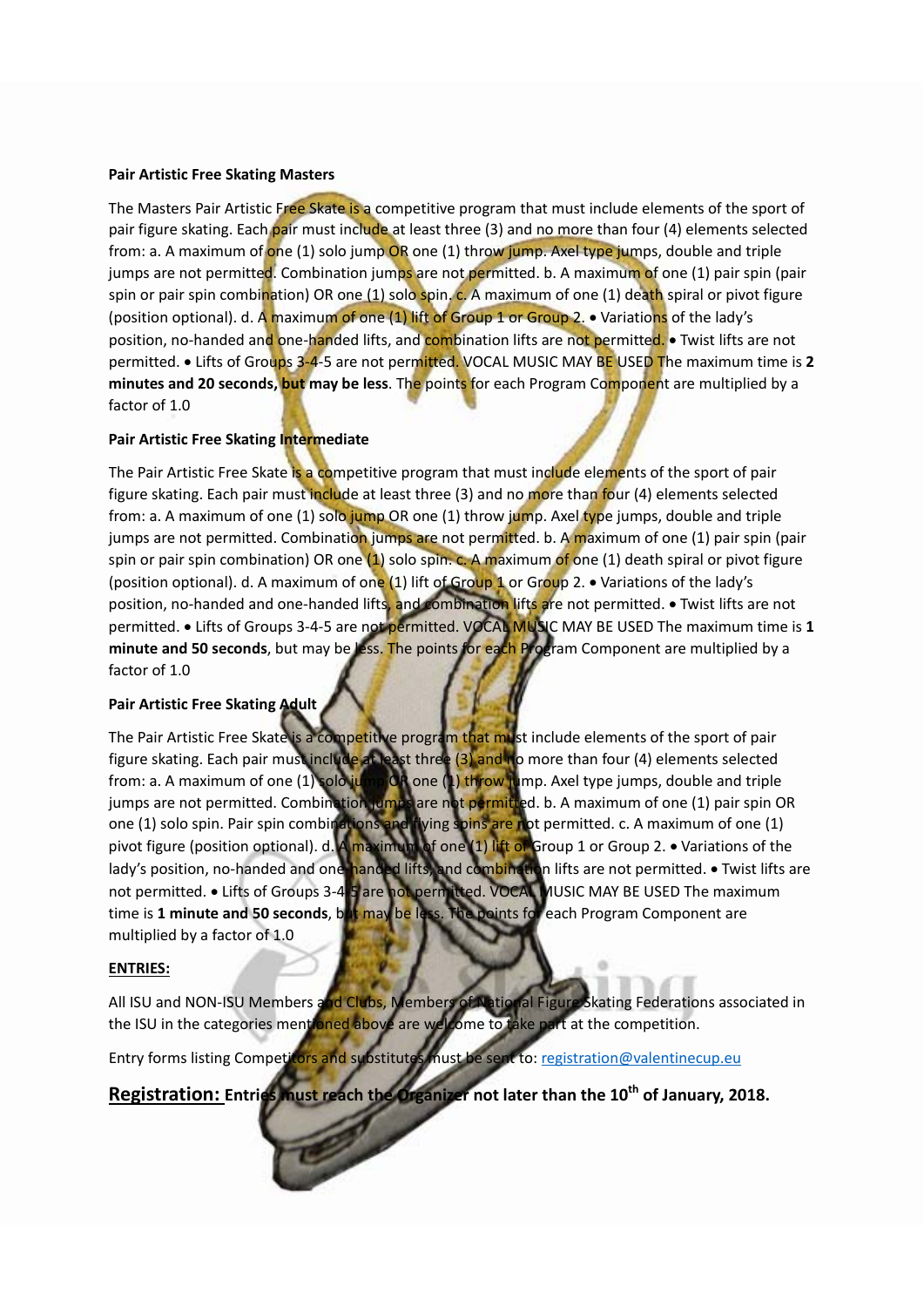All the Competitors are requested to present a valid passport or personal identity card at the time of registration.

**CHARGES: 45 EUR/14000 HUF is to be paid for each Competitor via bank transfer by the 10th of January, 2018. The entry fee for Couples is 65 EUR/20000 HUF.** Last minute registration is also possible in cash upon arrival, then the entry fee is 65 EUR/20000 HUF for each Competitors (85 EUR/25000 HUF for Couples). In case of Last minute registration e‐mail registration also is a must! **Please, keep in mind** that payment by credit or bank card is not possible at the competition, only cash payment is possible **at the venue.**

**CANCELLATION:** If the cancellation of entries is done by the 10<sup>th</sup> of January, 2018 the Organizing Committee will reimburse 50% of the entry fee. If the cancellation is done after the 10<sup>th</sup> of January, 2018 the Organizing Committee reserves the right to withhold the entry fee.

Entry Fee is to be paid to: 11773054‐06545303‐00000000

Name: Bődi Gábor ‐ BFSFS

IBAN: HU64 1177 3054 0654 5303 0000 0000

SWIFT: OTPVHUHB

**IMPORTANT: Please indicate the Competitor's name and category in your transfer!**

**JUDGES:** The confirmation of the list of judges will be announced in due time.

**EXPENSES:** The organizer covers the expenses of competition, organization, awards and presents. Other costs are not included.

**ACCREDITATION:** Accreditation will be at the Ice Rink on the 3rd of February, 2018 from 6:00.

ACCOMMODATION: Upon request, the Organizer can help skaters to find optimal accommodation.

**LIABILITY:** The Organizer accept no liability for bodily or personal injury, or for property loss or damage incurred by any Competitors or any kind of Officials. It is the sole responsibility of each Member participating in the Valentine Cup-2018, to provide medical and accident insurance for their athletes, officials and all other members of the Member's team. Such insurance must assure full medical attendance and also the return of th<mark>e ill or injured person to the</mark> home country by air transport or by other expeditious means. The Organizer assumes no responsibility for or liability with respect to bodily or personal injury or property damage in connection incurred by Competitors and Officials Valentine Cup – 3rd February, 2018 ‐ Budapest, Hungary

RESPONSIBILITY: All the participants enter the competition on their own responsibility. The organizer doesn't take the responsibility for any possible accidents.

**REWARD**: Medals and unique presents for the first three places in every age group, diplomas and presents for all participants.

**DRAW**: Draws for each will be done by electronic random draw, on the day preceding the event and will be published on the same day.